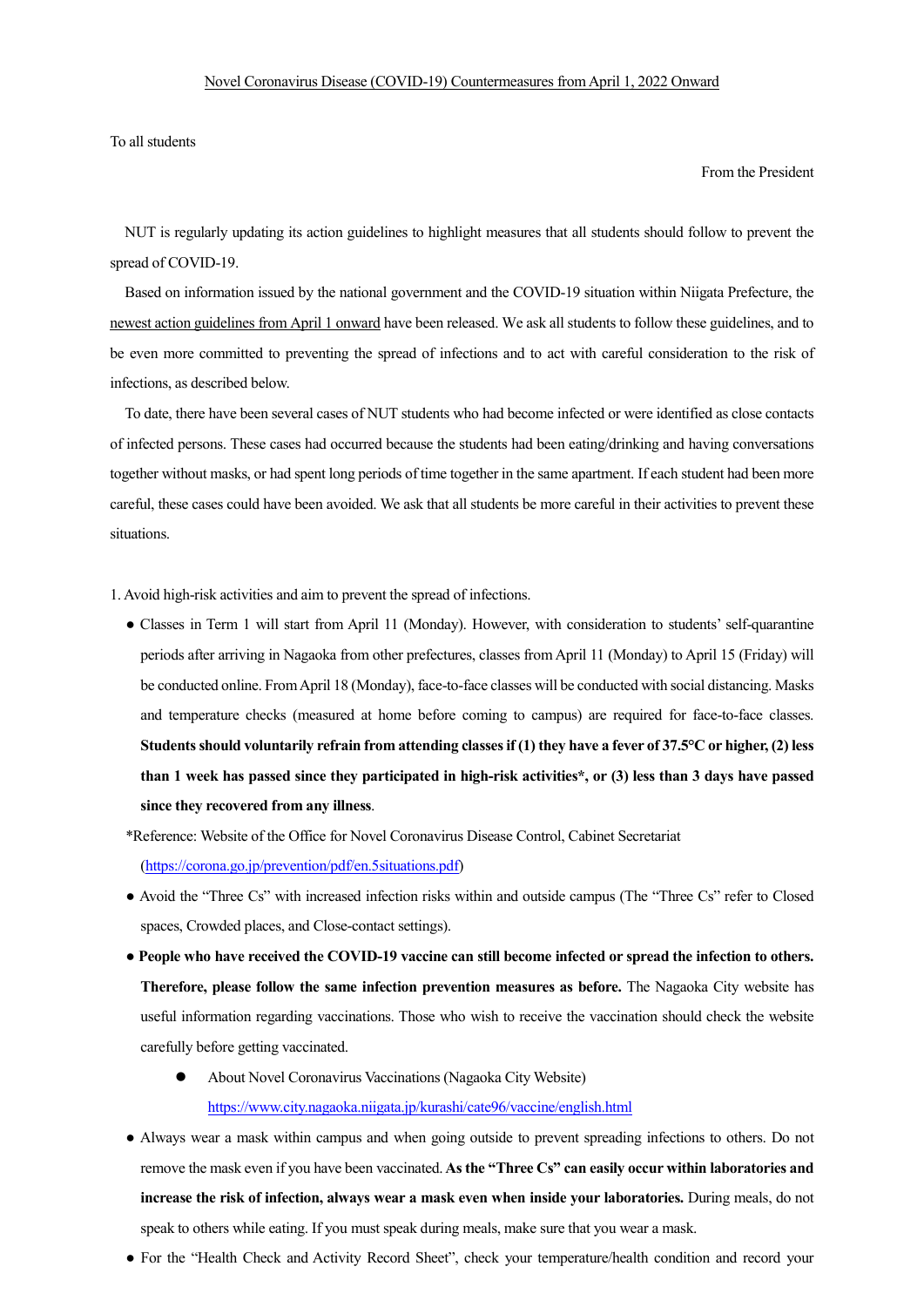activities (visited locations and contacts) every day (If you become infected or are a close contact of an infected person, you will be asked to submit these records).

- With regard to the use of the student cafeterias and all-purpose store in the Commissary Bldg, students should minimize their time spent in these facilities and do not speak while eating in order to prevent infections. If you must speak during meals, make sure that you wear a mask.
- **Anyone who has received a positive PCR test result or has been identified as a close contact of an infected person should follow the instructions of the Public Health Center or notifications from government agencies, etc. All others (excluding those described above) who have participated in high-risk activities are not allowed to come to campus for 7 days (campus quarantine period), and are not allowed to have any direct face-toface interactions with other students or their academic supervisors. However, those without any symptoms and have shown a negative result after taking the free PCR test from the Niigata Prefecture Vaccine-Test Package\* may come to campus from the day after the test even if the 7-day campus quarantine period has not ended.**

\*PCR Testing Locations for the Niigata Prefecture Vaccine-Test Package (Please confirm the free testing period) https://www.pref.niigata.lg.jp/sec/kanyaku/pcrpackage.html

If anyone in a laboratory has a positive PCR test result and any other students have been identified as close contacts of that infected person, all laboratory members will not be allowed to come to campus for 7 days, and should follow stay-at-home measures.

- **If you develop a fever or other cold symptoms, do not come to the university or go out.** Immediately see a doctor at a hospital/clinic, and focus on recovery based on the doctor's instructions. Stay at home for an additional 3 days after recovery. If you have any of the following symptoms, contact the Niigata Prefecture COVID-19 Consultation and Counseling Center (TEL: 0258-33-4932), and seek medical care at a hospital/clinic. In addition, report your symptoms and situation to the contacts below.
- ・Severe symptoms such as breathing difficulties, extreme lack of energy (fatigue), or high fever
- ・Relatively mild cold symptoms (such as fever or cough) in people who are at risk of developing serious conditions\* *\*These include people with preexisting conditions such as diabetes, heart failure, and respiratory diseases (e.g., COPD); people undergoing dialysis treatments; and people who are taking immunosuppressants or anticancer drugs.*

・Relatively mild cold symptoms (such as fever or cough) that continue for a long period in people other than those described above

<Niigata Prefecture COVID-19 Consultation and Counseling Center (Nearest Public Health Center)> Niigata Prefecture COVID-19 Consultation and Counseling Center (Niigata) TEL: 025-256-8275, 025-385-7541, 025-385-7634 (24-hour operation daily)

*\*For those living outside Niigata Prefecture, please contact the Public Health Center in your area.* <Make sure that you also inform your academic supervisor and the following administrative offices in NUT> Japanese students: Section of Student Affairs, Division of Student Affairs TEL: 0258-47-9253 / Email: gakuseigroup@jcom.nagaokaut.ac.jp International students: Section of International Student Affairs, Division of Student Affairs TEL: 0258-47-9285/9286 / Email: ryugaku@jcom.nagaokaut.ac.jp

2. Masks and temperature checks are required for laboratory activities, and rooms must be well-ventilated while using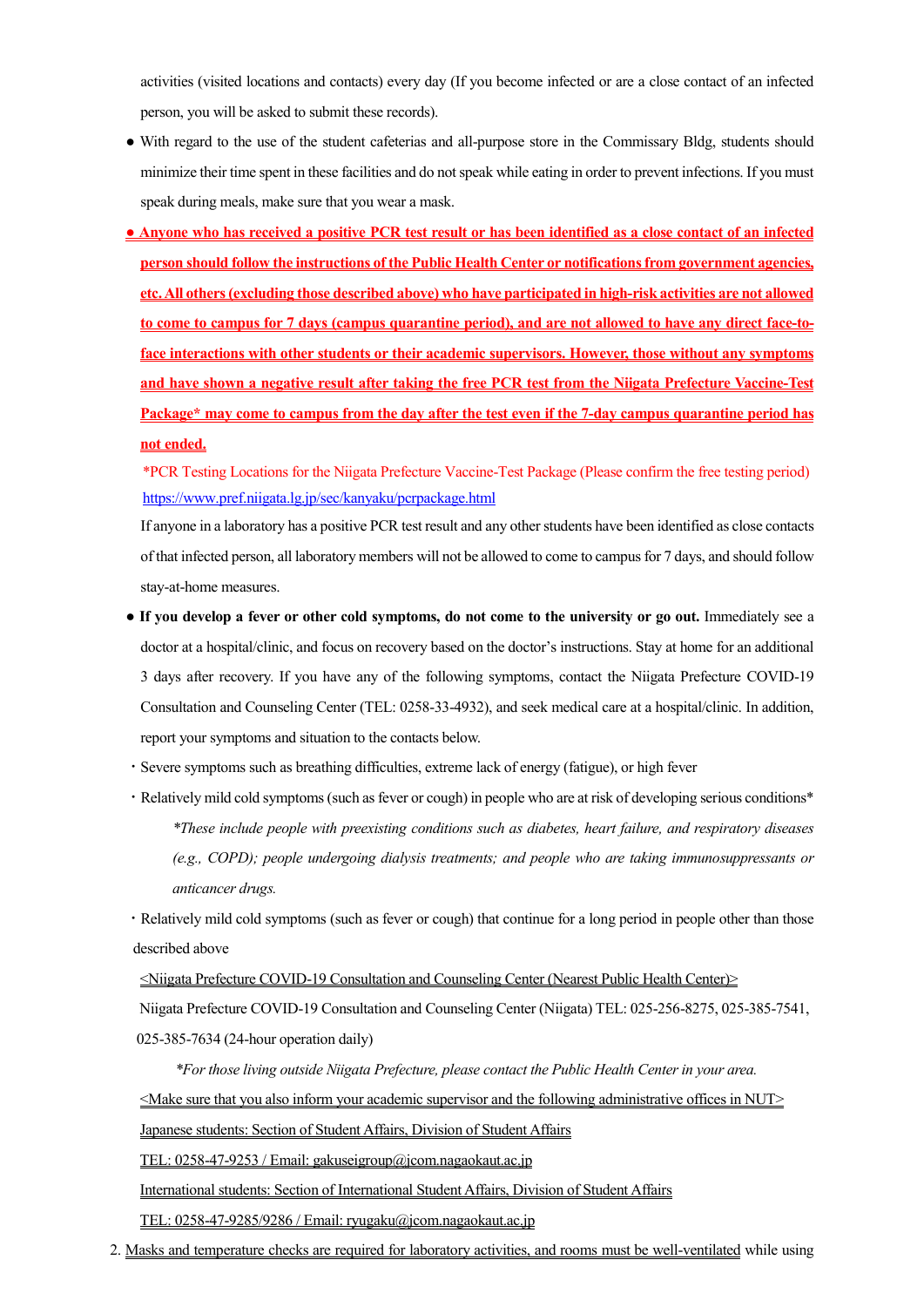air-conditioning to adjust the temperature to provide an optimal environment for conducting research. When using equipment for experiments, users must wash their hands, use hand sanitizers at the start/during breaks/end of the experiments, and disinfect all equipment that they have touched in order to prevent contact infections.

3. With regard to going out, students should avoid the "Three Cs" and refrain from high-risk activities that may spread infections. Also, students should, as far as possible, avoid having meals/meetings that involve eating and drinking alcohol with people that they usually do not meet.

Overseas travel is, in principle, forbidden (If students wish to travel overseas, they should discuss with their academic supervisors, submit the "Statement of Reasons for Overseas Travel", and receive permission from the President of NUT). For travel within Japan, students should, as far as possible, refrain from all non-urgent travel to other prefectures (avoid prefectures that have extended their quasi-state of emergency and prefectures with high infection rates). If students have participated in high-risk activities, they should follow the guidelines described in Item 1 above. These guidelines also apply to job search activities.

As far as possible, avoid the following:

- Traveling on crowded public transport or going to public facilities where people gather (such as supermarkets, convenience stores, and banks)
- Staying in hotels and other guest accommodations
- Visiting any crowded places or events, or joining activities before and after such events
- Attending live concerts and theatrical performances
- Visiting areas with a high risk of droplet infections, such as drinking parties (e.g., at home or at restaurants) and karaoke establishments

At present, drinking parties and barbecues within campus are not allowed as the cases of close contacts at NUT have been due to speaking during meals or having long conversations after meals without masks. In addition, the 3rd Cafeteria may not be used. Furthermore, we ask students to refrain from having drinking parties at home with multiple people. If such activities are conducted, students should strictly follow infection prevention measures, such as using remote methods without face-to-face interactions.

4. Club activities are forbidden from April 4 (Monday) until April 17 (Sunday), and only online activities are allowed during this period. From April 18 (Monday) onward, club activities can be conducted for sessions of 2 hours or less, and students should be especially careful to avoid the "Three Cs" and prevent the spread of infections. For the resumption of activities, each club must first submit a new activity plan (including infection prevention measures) for 2022 onward with consideration to the guidelines specified by the relevant organization for each sport/game to the Division of Student Affairs, and receive authorization before conducting their activities.

Next, (1) club-related training camps, (2) off-campus activities, and (3) any activities with other universities or other institutions within Niigata Prefecture will be allowed if the club first submits an activity plan and receives authorization. However, activities that require interactions with persons residing outside of Niigata Prefecture are not allowed until further notice. For cases in which non-participation in a competition's activities would have serious effects on future activities, please individually contact the Division of Student Affairs.

- 5. If students work at part-time jobs, they should only do so if the working environment has adequate infection prevention measures. Students are strongly requested to avoid part-time jobs with a high risk of infections with regard to the "Three Cs".
- 6. Sports facilities can be used in the following cases with the implementation of infection prevention measures, such as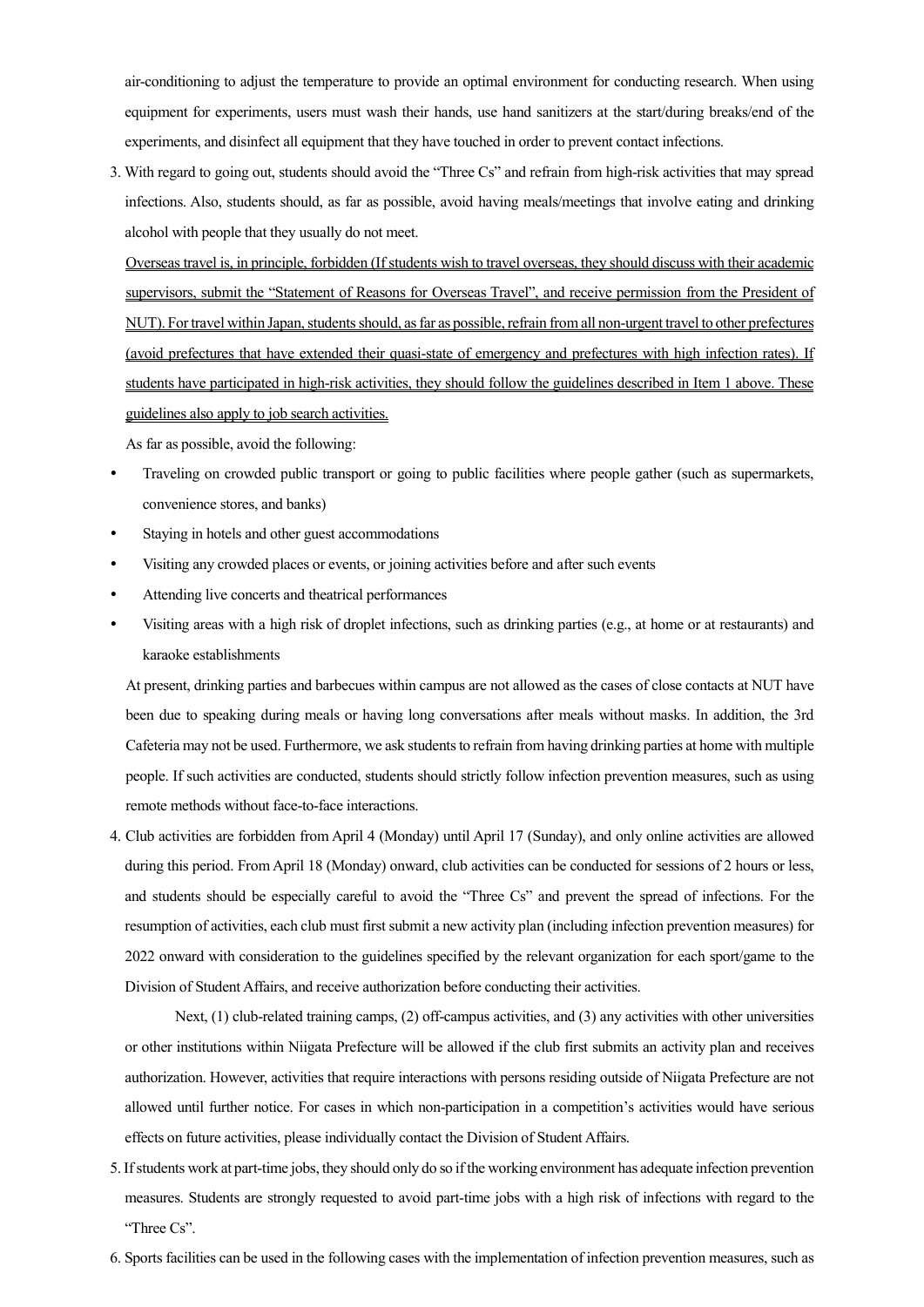avoidance of the "Three Cs". However, as infection prevention measures cannot be implemented in the gymnasium's changing rooms, these rooms still cannot be used.

- Student clubs that have submitted an activity plan (regardless of which facility they wish to use) and have received authorization may use the sports facilities (each activity session shall be limited to a maximum of 2 hours).
- Other students may use the sports facilities only if they have prior reservations and submit activity record sheets that include the health conditions of participants. Students are strictly not allowed to use these facilities without authorization. However, some facilities may not be used during the winter, during construction, or if they are closed for other reasons as needed by the university.
- 7. Students may use the cafeterias and all-purpose store in the Commissary Bldg. However, students must strictly follow basic infection prevention measures such as wearing a mask and washing/disinfecting hands when using these facilities (Wear your mask in the cafeterias until you sit down to eat, and no speaking when eating! If you must speak during meals, make sure that you wear a mask!).
- 8. The Ministry of Health, Labour and Welfare has developed the COVID-19 Contact Confirming Application (COCOA). Please download it from the following site and use it as appropriate. https://www.mhlw.go.jp/stf/seisakunitsuite/bunya/cocoa\_00138.html
- 9. Please register at the Niigata Prefecture COVID-19 Notification System (LINE), and use it as appropriate. Niigata Prefecture COVID-19 Notification System https://www.pref.niigata.lg.jp/uploaded/life/325649\_564664\_misc.pdf
- 10. Regularly wash your hands with soap/alcohol sanitizer, follow cough etiquette, and always wear a mask while outside. As always, manage your health condition and consistently monitor your temperature (before coming to NUT) and lung function. There are AI thermometers placed at the Lecture Building, library, and cafeterias. Always check your temperature before using these facilities. If your temperature is higher than average and you do not feel well, please go home and rest. You should purchase a thermometer to monitor your own temperature for health management.
- 11. NUT offers several support measures for students. As updated information on these measures is sometimes posted on the following university websites, please check them regularly:

Important announcements for students https://www.nagaokaut.ac.jp/corona\_virus/R3corona\_student/index.html

Scholarships (Division of Student Affairs Office 7) https://www.nagaokaut.ac.jp/zaigakusei/syougakushien/index.html

Living support (Division of Student Affairs Office 8) https://www.nagaokaut.ac.jp/zaigakusei/seikatsushien/index.html

Career counseling (Division of Student Affairs Office 10) https://www.nagaokaut.ac.jp/zaigakusei/syuusyoku/index.html

(Reference) Ministry of Education, Culture, Sports, Science and Technology: Regarding support measures for students https://www.mext.go.jp/a\_menu/coronavirus/benefit/index.html

(Reference) Ministry of Health, Labour and Welfare: COVID-19 infection prevention measures (Mental Health Care) https://kokoro.mhlw.go.jp/etc/coronavirus\_info/

(Reference) Ministry of Education, Culture, Sports, Science and Technology: Invitation to register at the "School/Children Supporter Bank"

https://www.nagaokaut.ac.jp/shinro/syusyoku/syusyoku\_mado/syusyoku\_mado.files/2020gakuseikodomosupporter.pdf

To support the mental health of NUT students, students may talk with counselors at the counseling room in the Physical Education and Health Care Center. These counseling services use an appointment system. Please make an appointment using the following methods: